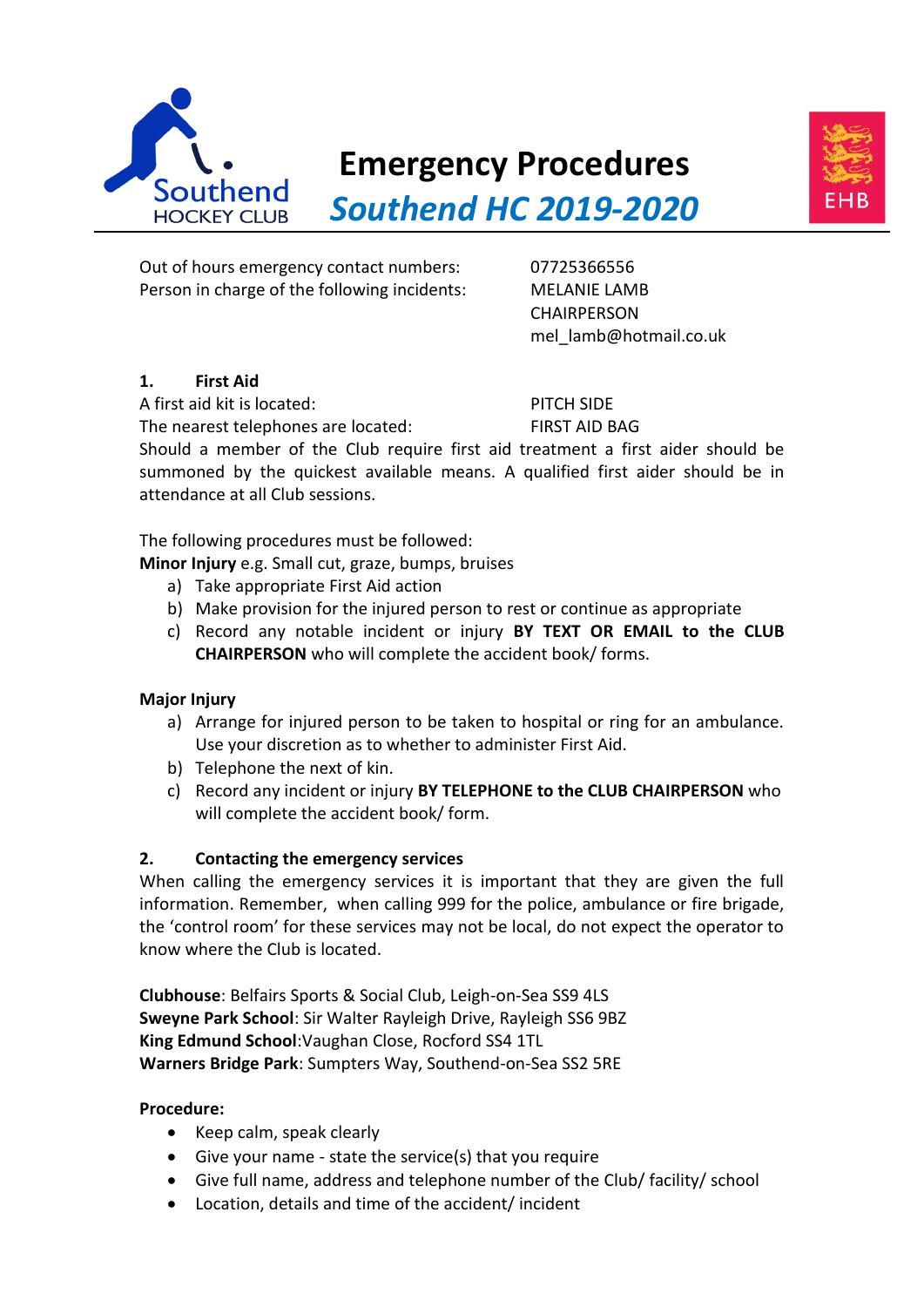- Number of casualties and their condition together with the details of any treatment which is being administered or has be given
- **Access point for ambulance**
- Someone should be instructed to meet the ambulance which will aid the medics to reach the casualty as quickly as possible.

### **3. Fire**

On discovering a fire the nearest fire alarm must be activated. Do not attempt to tackle the fire unless safe to do so (i.e. the fire can be quickly extinguished with the minimum of risk to self).

It is the responsibility of the Club Committee to ensure that all members and staff understand the basic fire precaution arrangements and procedures:

- The location of fire alarms and how to use them
- The location of fire exits
- The location of assembly points
- The location of fire extinguishers and fire fighting equipment

A **fire point** should be allocated. If evacuation is necessary it is important to remember the following golden rules:

- Do not panic keep a clear head
- Raise the alarm and call the fire services
- Do not stop to collect personal belongings or allow others to do so
- No heroics People before property
- Close doors behind you
- Where possible use the nearest fire exit
- Take all registers and once at the assembly point account for all participants and coaches
- Do not use any lifts
- Do not re-enter the building or allow others to do so until instructed by the Fire Officer in charge.
- Record any incident or injury and complete the accident book/ form.

#### **4. Theft or facility break-in**

Contact the **Club Secretary** who will complete an **incident report form** to record the name, address and telephone number of the person whom the theft has occurred against. The person should be asked if they wish the theft to be reported to the police.

If there are reasonable grounds to suspect that a particular person may have been involved in the theft then the police must be contacted and the person informed that this is the course of action being taken.

If the person is still on the premises then they cannot be physically restrained or held against their will, the same is applicable to the person's property or clothing as this constitutes assault. Every effort should be made to detain the person until the police arrive. An incident report form should be completed.

#### **5. Assault**